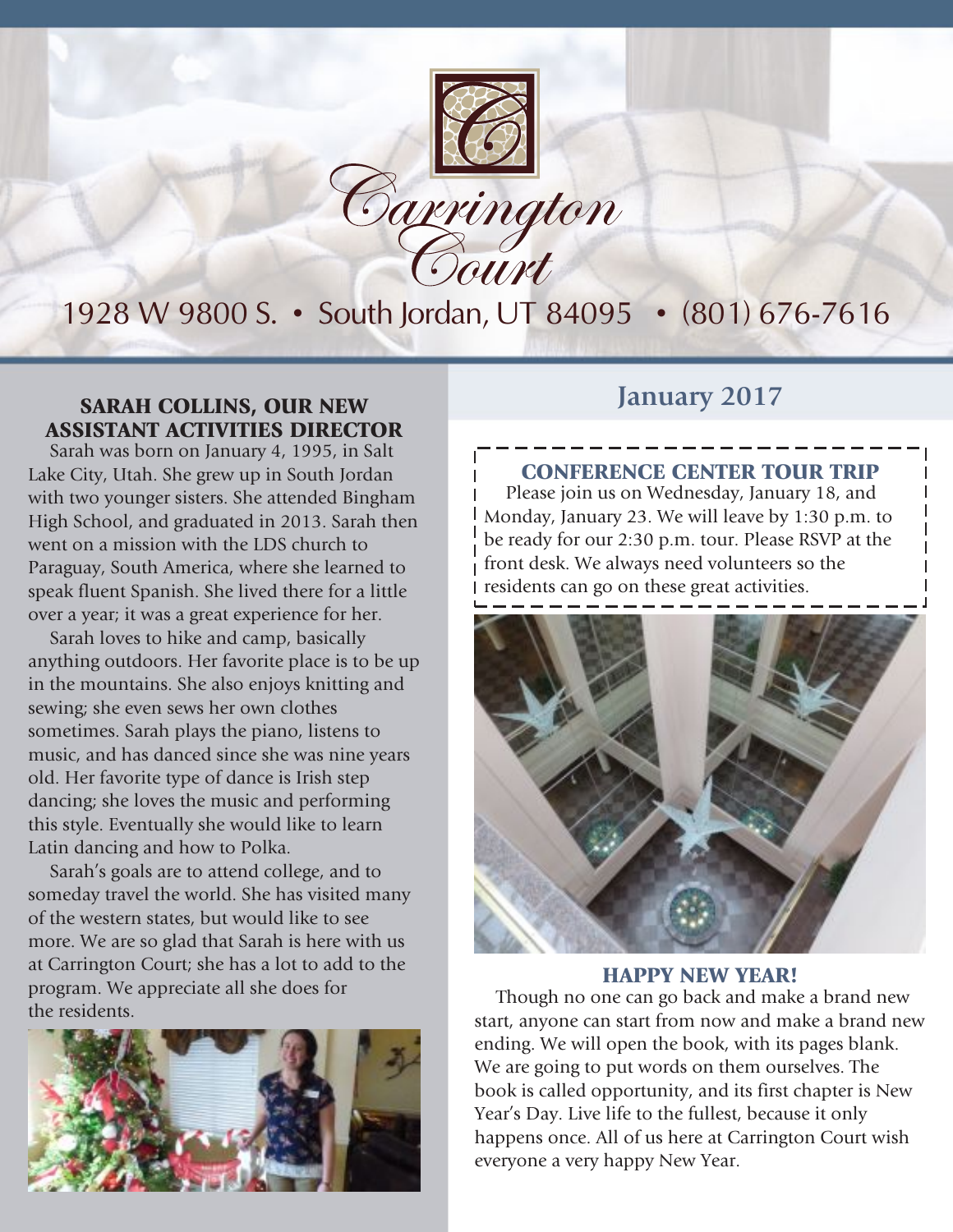

# **January 2017**

| Sunday                                                                                                                                                                                                         | Monday                                                                                                                                                                                                                                                                          | Tuesday                                                                                                                                                                                                                                                                                                           | Wednesday                                                                                                                                                                                                                                            | Thursday                                                                                                                                                                                                         | Friday                                                                                                                                                                                                | Saturday                                                                                                                                                                  |
|----------------------------------------------------------------------------------------------------------------------------------------------------------------------------------------------------------------|---------------------------------------------------------------------------------------------------------------------------------------------------------------------------------------------------------------------------------------------------------------------------------|-------------------------------------------------------------------------------------------------------------------------------------------------------------------------------------------------------------------------------------------------------------------------------------------------------------------|------------------------------------------------------------------------------------------------------------------------------------------------------------------------------------------------------------------------------------------------------|------------------------------------------------------------------------------------------------------------------------------------------------------------------------------------------------------------------|-------------------------------------------------------------------------------------------------------------------------------------------------------------------------------------------------------|---------------------------------------------------------------------------------------------------------------------------------------------------------------------------|
| <b>New Year's Day</b>                                                                                                                                                                                          | $\overline{2}$                                                                                                                                                                                                                                                                  | 3                                                                                                                                                                                                                                                                                                                 | $\overline{4}$                                                                                                                                                                                                                                       | <b>SALON DAY!</b><br>5                                                                                                                                                                                           | 6                                                                                                                                                                                                     | 7 <sup>7</sup>                                                                                                                                                            |
| 9:00 Rejuvenation<br>9:30 LDS Sacrament Meeting<br>10:30 Ladies' Spa Day<br>12:00 Lunch<br>1:30 One-on-One Activities<br>3:00 Afternoon Movie/Lawrence Welk<br>4:00 Music/Piano<br>5:00 Dinner                 | 9:00 Rejuvenation<br>9:30 Groove'N & Move'N<br>10:00 Trivia<br>10:30 Time For Learning<br>11:00 Rhythm Band & Singing<br>12:00 Lunch<br>1:30 Van Ride/One-on-One Activities<br>3:30 Snack Time<br>4:00 Sing-Along Karaoke<br>5:00 Dinner                                        | 9:00 Rejuvenation<br>9:30 Music'n Movement/Singing<br>10:30 Indoor Sports<br>11:30 Beanbag & Noodle Fun<br>12:00 Lunch<br>1:30 Book Club/Story Time<br>1:30 Gospel Doctrine Lesson (AL Side)<br>2:30 Balloon Badminton/Games<br>3:30 Snack Time<br>4:00 Comedy Hour<br>5:00 Dinner                                | 9:00 Rejuvenation<br>9:30 Groove'N & Move'N<br>10:00 Circle Games/Parachute<br>11:00 Coloring Fun<br>12:00 Lunch<br>1:30 Van Ride/One-on-One Activities<br>1:30 Music/Piano Leigh<br>3:30 Snack Time<br>4:00 Hand Massages & Memories<br>5:00 Dinner | 9:00 Rejuvenation<br>9:30 Music'n Movement/Singing<br>10:30 Carrington Court Bowling<br>12:00 Lunch<br>1:30 Craft Class<br>3:30 Snack Time<br>4:00 Puzzles<br>5:00 Dinner                                        | 9:00 Rejuvenation<br>10:00 What's Cookin'?<br>11:00 Check it Out! Activities with the<br><b>White Board</b><br>12:00 Lunch<br>1:30 B-I-N-G-O<br>3:30 Memorable Movie/Tasty Treat<br>5:00 Dinner       | 9:00 Rejuvenation<br>9:30 Groove'N & Move'N<br>10:30 Art/Table Games/Puzzles<br>12:00 Lunch<br>1:30 B-I-N-G-O<br>3:30 Fun & Games<br>3:30 Snack Time<br>5:00 Dinner       |
| $\mathsf{R}$<br>9:00 Rejuvenation<br>9:30 LDS Sacrament Meeting<br>10:30 Ladies' Spa Day<br>12:00 Lunch<br>1:30 One-on-One Activities<br>3:00 Afternoon Movie/Lawrence Welk<br>4:00 Music/Piano<br>5:00 Dinner | 9<br>9:00 Rejuvenation<br>9:30 Groove'N & Move'N<br>10:00 Trivia<br>10:30 Time For Learning<br>11:00 Rhythm Band & Singing<br>12:00 Lunch<br>1:30 Van Ride/One-on-One Activities<br>3:30 Snack Time<br>4:00 Sing-Along Karaoke<br>5:00 Dinner                                   | 10 <sup>°</sup><br>9:00 Rejuvenation<br>9:30 Music'n Movement/Singing<br>10:30 Indoor Sports<br>11:30 Beanbag & Noodle Fun<br>12:00 Lunch<br>1:30 Book Club/Story Time<br>1:30 Gospel Doctrine Lesson (AL Side)<br>2:30 Music/Heart & Soul<br>3:30 Snack Time<br>4:00 Comedy Hour<br>5:00 Dinner                  | 9:00 Rejuvenation<br>9:30 Groove'N & Move'N<br>10:00 Circle Games/Parachute<br>11:00 Coloring Fun<br>12:00 Lunch<br>1:30 Van Ride/One-on-One Activities<br>3:30 Snack Time<br>4:00 Hand Massages & Memories<br>5:00 Dinner                           | 11 SALON DAY!<br>12<br>9:00 Rejuvenation<br>9:30 Music'n Movement/Singing<br>10:30 Carrington Court Bowling<br>12:00 Lunch<br>1:30 Craft Class<br>3:30 Snack Time<br>3:30 Music/Rosie & Sheri<br>5:00 Dinner     | 13<br>9:00 Rejuvenation<br>10:00 What's Cookin'?<br>11:00 Check it Out! Activities with the<br><b>White Board</b><br>12:00 Lunch<br>1:30 B-I-N-G-O<br>3:30 Memorable Movie/Tasty Treat<br>5:00 Dinner | 14<br>9:00 Rejuvenation<br>9:30 Groove'N & Move'N<br>10:30 Art/Table Games/Puzzles<br>12:00 Lunch<br>1:30 B-I-N-G-O<br>3:30 Snack Time<br>3:30 Fun & Games<br>5:00 Dinner |
| 9:00 Rejuvenation<br>9:30 LDS Sacrament Meeting<br>10:30 Ladies' Spa Day<br>12:00 Lunch<br>1:30 One-on-One Activities<br>3:00 Afternoon Movie/Lawrence Welk<br>4:00 Music/Piano<br>5:00 Dinner                 | 16<br>15 Martin Luther King Jr. Day<br>9:00 Rejuvenation<br>9:30 Groove'N & Move'N<br>10:00 Trivia<br>10:30 Time For Learning<br>11:00 Rhythm Band & Singing<br>12:00 Lunch<br>1:30 Van Ride/One-on-One Activities<br>3:30 Snack Time<br>4:00 Sing-Along Karaoke<br>5:00 Dinner | 17<br>9:00 Rejuvenation<br>9:30 Music'n Movement/Singing<br>10:30 Indoor Sports<br>11:30 Beanbag & Noodle Fun<br>12:00 Lunch<br>1:30 Book Club/Story Time<br>1:30 Gospel Doctrine Lesson (AL Side)<br>2:30 Balloon Badminton/Games<br>3:30 Snack Time<br>4:00 Comedy Hour<br>5:00 Dinner                          | 9:00 Rejuvenation<br>9:30 Groove'N & Move'N<br>10:00 Circle Games/Parachute<br>11:00 Coloring Fun<br>12:00 Lunch<br>1:30 Field Trip to LDS Conference Center<br>3:30 Snack Time<br>4:00 Hand Massages & Memories<br>5:00 Dinner                      | 18 SALON DAY!<br>19<br>9:00 Rejuvenation<br>9:30 Music'n Movement/Singing<br>10:30 Carrington Court Bowling<br>12:00 Lunch<br>1:30 Craft Class<br>3:30 Snack Time<br>3:30 Music/Country Blue Folk<br>5:00 Dinner | 20<br>9:00 Rejuvenation<br>10:00 What's Cookin'?<br>11:00 Check it Out! Activities with the<br><b>White Board</b><br>12:00 Lunch<br>1:30 B-I-N-G-O<br>3:30 Memorable Movie/Tasty Treat<br>5:00 Dinner | 21<br>9:00 Rejuvenation<br>9:30 Groove'N & Move'N<br>10:30 Art/Table Games/Puzzles<br>12:00 Lunch<br>1:30 B-I-N-G-O<br>3:30 Fun & Games<br>3:30 Snack Time<br>5:00 Dinner |
| 22<br>9:00 Rejuvenation<br>9:30 LDS Sacrament Meeting<br>10:30 Ladies' Spa Day<br>12:00 Lunch<br>1:30 One-on-One Activities<br>3:00 Afternoon Movie/Lawrence Welk<br>4:00 Music/Piano<br>5:00 Dinner           | 23<br>9:00 Rejuvenation<br>9:30 Groove'N & Move'N<br>10:00 Trivia<br>10:30 Time For Learning<br>11:00 Rhythm Band & Singing<br>12:00 Lunch<br>1:30 Field Trip to LDS Conference Center<br>3:30 Snack Time<br>4:00 Sing-Along Karaoke<br>5:00 Dinner                             | 24<br>9:00 Rejuvenation<br>9:30 Music'n Movement/Singing<br>10:30 Indoor Sports<br>11:30 Beanbag & Noodle Fun<br>12:00 Lunch<br>1:30 Gospel Doctrine Lesson (AL Side)<br>1:30 Book Club/Story Time<br>2:30 Balloon Badminton/Games<br>3:30 Snack Time<br>4:00 Comedy Hour<br>5:00 Dinner                          | 9:00 Rejuvenation<br>9:30 Van Ride/One-on-One<br><b>Activities</b><br>12:00 Lunch<br>1:30 One-on-One Activities<br>3:30 Snack Time<br>4:00 Hand Massages & Memories<br>5:00 Dinner                                                                   | 25 SALON DAY!<br>26<br>9:00 Rejuvenation<br>9:30 Music'n Movement/Singing<br>10:30 Carrington Court Bowling<br>12:00 Lunch<br>1:30 Craft Class<br>3:30 Music/Lynda Davidson<br>3:30 Snack Time<br>5:00 Dinner    | 27<br>9:00 Rejuvenation<br>10:00 What's Cookin'?<br>11:00 Check it Out! Activities with the<br><b>White Board</b><br>12:00 Lunch<br>1:30 B-I-N-G-O<br>3:30 Memorable Movie/Tasty Treat<br>5:00 Dinner | 28<br>9:00 Rejuvenation<br>9:30 Groove'N & Move'N<br>10:30 Art/Table Games/Puzzles<br>12:00 Lunch<br>1:30 B-I-N-G-O<br>3:30 Snack Time<br>3:30 Fun & Games<br>5:00 Dinner |
| 29<br>9:00 Rejuvenation<br>9:30 LDS Sacrament Meeting<br>10:30 Ladies' Spa Day<br>12:00 Lunch<br>1:30 One-on-One Activities<br>3:00 Afternoon Movie/Lawrence Welk<br>4:00 Music/Piano<br>5:00 Dinner           | 9:00 Rejuvenation<br>9:30 Groove'N & Move'N<br>10:00 Trivia<br>10:30 Time For Learning<br>11:00 Rhythm Band & Singing<br>12:00 Lunch<br>1:30 Van Ride/One-on-One Activities<br>3:30 Snack Time<br>4:00 Sing-Along Karaoke<br>5:00 Dinner                                        | <b>BIRTHDAY BASH!</b><br>31<br>9:00 Rejuvenation<br>9:30 Music'n Movement/Singing<br>10:30 Indoor Sports<br>11:30 Beanbag & Noodle Fun<br>12:00 Lunch<br>1:30 Book Club/Story Time<br>1:30 Gospel Doctrine Lesson (AL Side)<br>2:30 Balloon Badminton/Games<br>3:30 Snack Time<br>4:00 Comedy Hour<br>5:00 Dinner | January                                                                                                                                                                                                                                              |                                                                                                                                                                                                                  | <b>HAPPY</b><br>Jew                                                                                                                                                                                   |                                                                                                                                                                           |